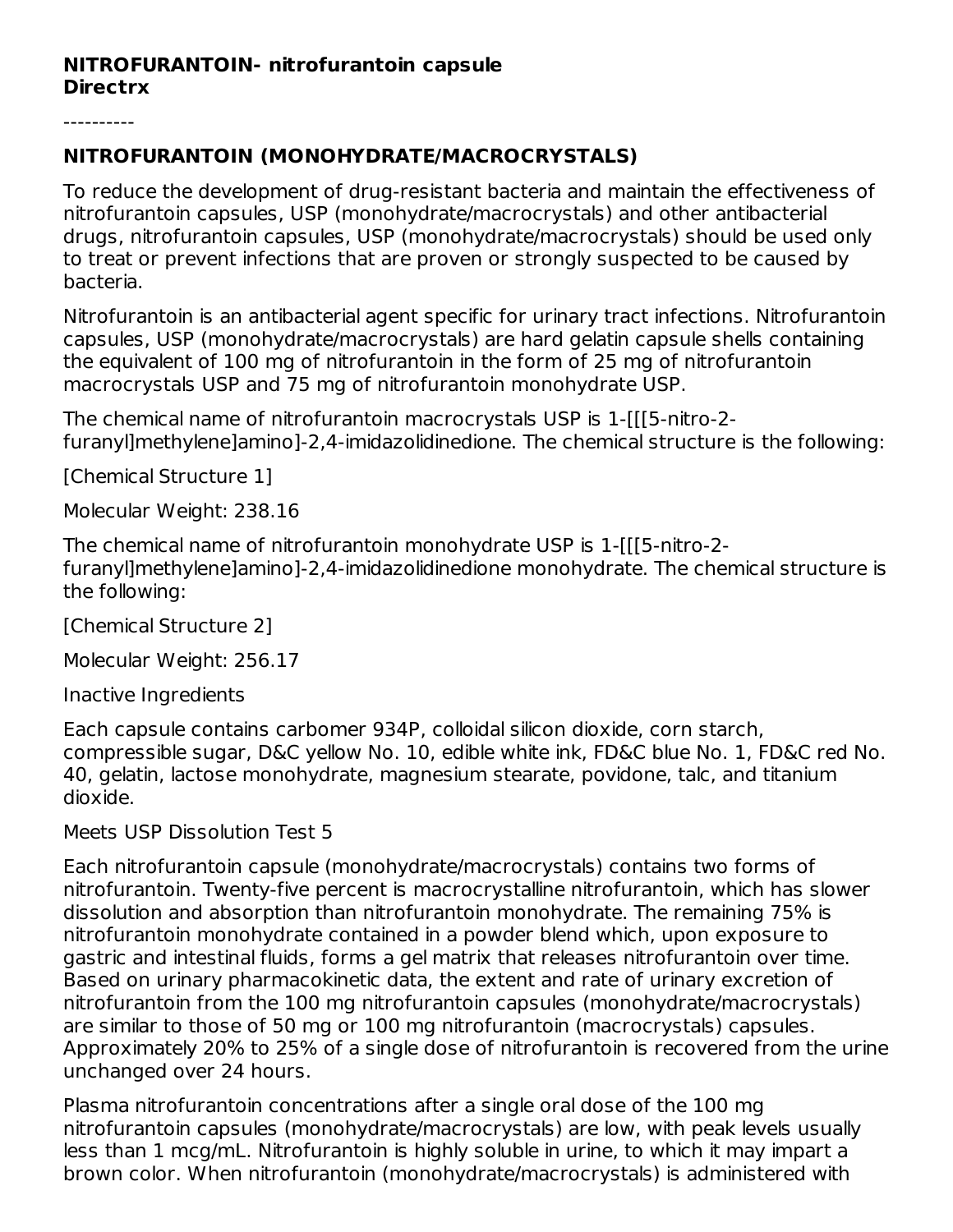food, the bioavailability of nitrofurantoin is increased by approximately 40%.

# Microbiology

Nitrofurantoin is a nitrofuran antimicrobial agent with activity against certain Grampositive and Gram-negative bacteria.

## Mechanism of Action

The mechanism of the antimicrobial action of nitrofurantoin is unusual among antibacterials. Nitrofurantoin is reduced by bacterial flavoproteins to reactive intermediates which inactivate or alter bacterial ribosomal proteins and other macromolecules. As a result of such inactivations, the vital biochemical processes of protein synthesis, aerobic energy metabolism, DNA synthesis, RNA synthesis, and cell wall synthesis are inhibited. Nitrofurantoin is bactericidal in urine at therapeutic doses. The broad-based nature of this mode of action may explain the lack of acquired bacterial resistance to nitrofurantoin, as the necessary multiple and simultaneous mutations of the target macromolecules would likely be lethal to the bacteria.

Interactions with Other Antibiotics

Antagonism has been demonstrated in vitro between nitrofurantoin and quinolone antimicrobials. The clinical significance of this finding is unknown.

Development of Resistance

Development of resistance to nitrofurantoin has not been a significant problem since its introduction in 1953. Cross-resistance with antibiotics and sulfonamides has not been observed, and transferable resistance is, at most, a very rare phenomenon.

Nitrofurantoin has been shown to be active against most strains of the following bacteria both in vitro and in clinical infections: (see INDICATIONS AND USAGE).

Aerobic and Facultative Gram-Positive Microorganisms

Staphylococcus saprophyticus

Aerobic and Facultative Gram-Negative Microorganisms

Escherichia coli

At least 90 percent of the following microorganisms exhibit an in vitro minimum inhibitory concentration (MIC) less than or equal to the susceptible breakpoint for nitrofurantoin. However, the efficacy of nitrofurantoin in treating clinical infections due to these microorganisms has not been established in adequate and well-controlled trials.

Aerobic and Facultative Gram-Positive Microorganisms

Coagulase-negative staphylococci (including Staphylococcus epidermidis)

Enterococcus faecalis

Staphylococcus aureus

Streptococcus agalactiae

Group D streptococci

Viridans group streptococci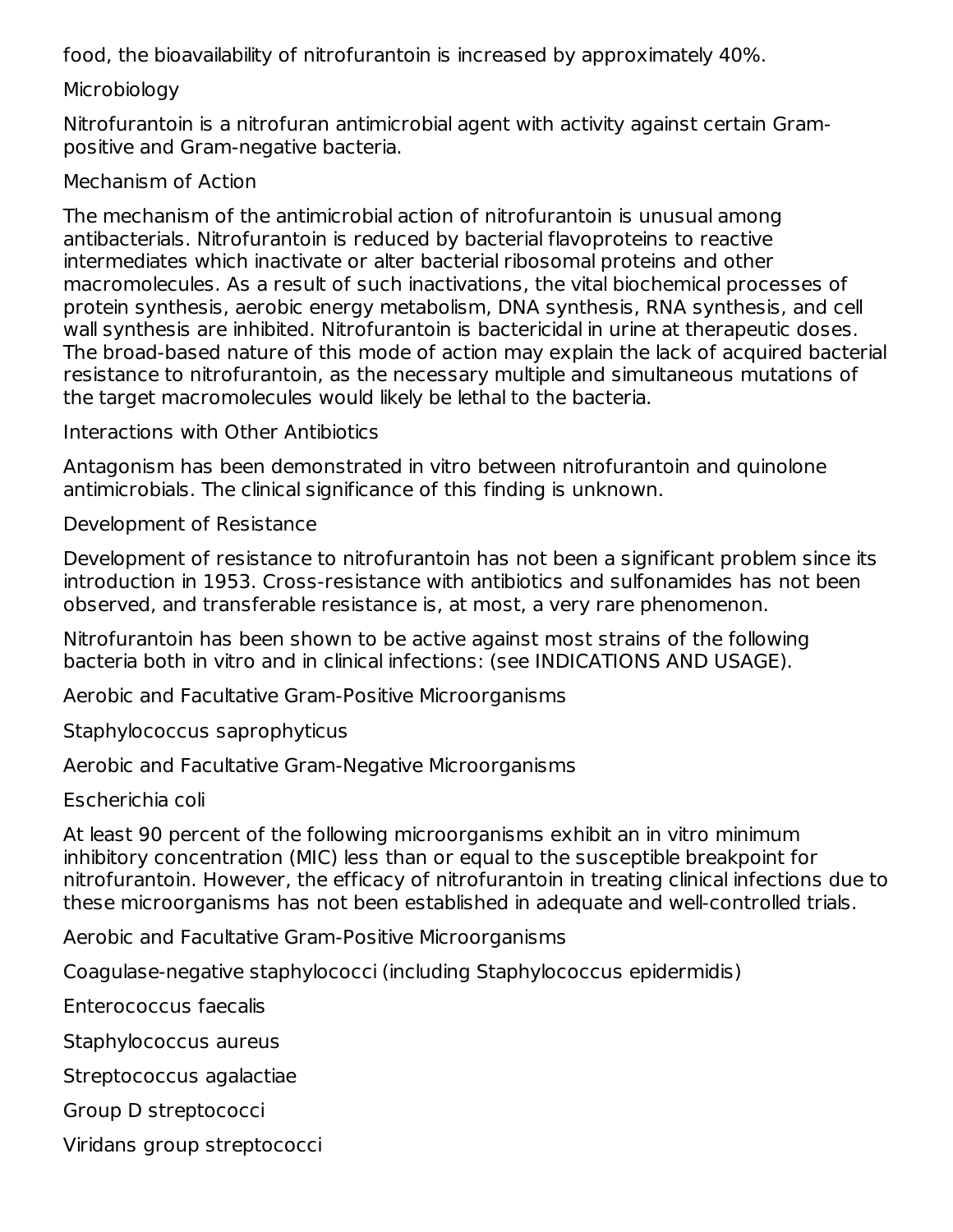Aerobic and Facultative Gram-Negative Microorganisms

Citrobacter amalonaticus

Citrobacter diversus

Citrobacter freundii

Klebsiella oxytoca

Klebsiella ozaenae

Nitrofurantoin is not active against most strains of Proteus species or Serratia species. It has no activity against Pseudomonas species.

Susceptibility Testing

For specific information regarding susceptibility test interpretive criteria and associated test methods and quality control standards recognized by FDA for this drug, please see: https://www.fda.gov/STIC.

Nitrofurantoin (monohydrate/macrocrystals) is indicated only for the treatment of acute uncomplicated urinary tract infections (acute cystitis) caused by susceptible strains of Escherichia coli or Staphylococcus saprophyticus.

Nitrofurantoin is not indicated for the treatment of pyelonephritis or perinephric abscesses.

To reduce the development of drug-resistant bacteria and maintain the effectiveness of nitrofurantoin (monohydrate/macrocrystals) and other antibacterial drugs, nitrofurantoin (monohydrate/macrocrystals) should be used only to treat or prevent infections that are proven or strongly suspected to be caused by susceptible bacteria. When culture and susceptibility information are available, they should be considered in selecting or modifying antibacterial therapy. In the absence of such data, local epidemiology and susceptibility patterns may contribute to the empiric selection of therapy.

Nitrofurantoins lack the broader tissue distribution of other therapeutic agents approved for urinary tract infections. Consequently, many patients who are treated with nitrofurantoin (monohydrate/macrocrystals) are predisposed to persistence or reappearance of bacteriuria (see CLINICAL STUDIES). Urine specimens for culture and susceptibility testing should be obtained before and after completion of therapy. If persistence or reappearance of bacteriuria occurs after treatment with nitrofurantoin (monohydrate/macrocrystals), other therapeutic agents with broader tissue distribution should be selected. In considering the use of nitrofurantoin (monohydrate/macrocrystals), lower eradication rates should be balanced against the increased potential for systemic toxicity and for the development of antimicrobial resistance when agents with broader tissue distribution are utilized.

Anuria, oliguria, or significant impairment of renal function (creatinine clearance under 60 mL per minute or clinically significant elevated serum creatinine) are contraindications. Treatment of this type of patient carries an increased risk of toxicity because of impaired excretion of the drug.

Because of the possibility of hemolytic anemia due to immature erythrocyte enzyme systems (glutathione instability), the drug is contraindicated in pregnant patients at term (38 to 42 weeks gestation), during labor and delivery, or when the onset of labor is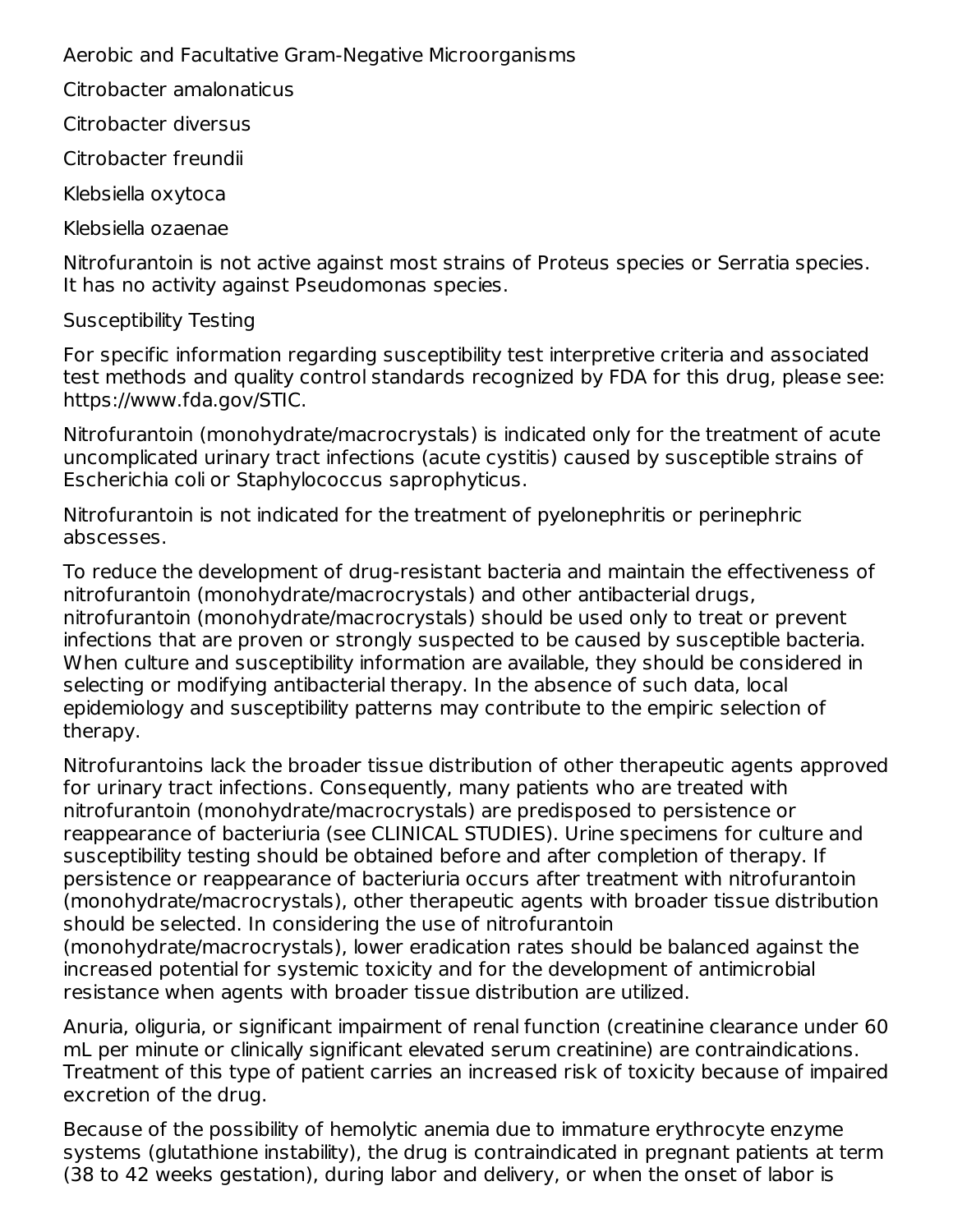imminent. For the same reason, the drug is contraindicated in neonates under one month of age.

Nitrofurantoin (monohydrate/macrocrystals) is contraindicated in patients with a previous history of cholestatic jaundice/hepatic dysfunction associated with nitrofurantoin.

Nitrofurantoin (monohydrate/macrocrystals) is also contraindicated in those patients with known hypersensitivity to nitrofurantoin.

#### Pulmonary Reactions

ACUTE, SUBACUTE, OR CHRONIC PULMONARY REACTIONS HAVE BEEN OBSERVED IN PATIENTS TREATED WITH NITROFURANTOIN. IF THESE REACTIONS OCCUR, NITROFURANTOIN (MONOHYDRATE/MACROCRYSTALS) SHOULD BE DISCONTINUED AND APPROPRIATE MEASURES TAKEN. REPORTS HAVE CITED PULMONARY REACTIONS AS A CONTRIBUTING CAUSE OF DEATH.

CHRONIC PULMONARY REACTIONS (DIFFUSE INTERSTITIAL PNEUMONITIS OR PULMONARY FIBROSIS, OR BOTH) CAN DEVELOP INSIDIOUSLY. THESE REACTIONS OCCUR RARELY AND GENERALLY IN PATIENTS RECEIVING THERAPY FOR SIX MONTHS OR LONGER. CLOSE MONITORING OF THE PULMONARY CONDITION OF PATIENTS RECEIVING LONG-TERM THERAPY IS WARRANTED AND REQUIRES THAT THE BENEFITS OF THERAPY BE WEIGHED AGAINST POTENTIAL RISKS (SEE RESPIRATORY REACTIONS).

#### **Hepatotoxicity**

Hepatic reactions, including hepatitis, cholestatic jaundice, chronic active hepatitis, and hepatic necrosis, occur rarely. Fatalities have been reported. The onset of chronic active hepatitis may be insidious, and patients should be monitored periodically for changes in biochemical tests that would indicate liver injury. If hepatitis occurs, the drug should be withdrawn immediately and appropriate measures should be taken.

#### Neuropathy

Peripheral neuropathy, which may become severe or irreversible, has occurred. Fatalities have been reported. Conditions such as renal impairment (creatinine clearance under 60 mL per minute or clinically significant elevated serum creatinine), anemia, diabetes mellitus, electrolyte imbalance, vitamin B deficiency, and debilitating disease may enhance the occurrence of peripheral neuropathy. Patients receiving long-term therapy should be monitored periodically for changes in renal function.

Optic neuritis has been reported rarely in postmarketing experience with nitrofurantoin formulations.

## Hemolytic Anemia

Cases of hemolytic anemia of the primaquine-sensitivity type have been induced by nitrofurantoin. Hemolysis appears to be linked to a glucose-6-phosphate dehydrogenase deficiency in the red blood cells of the affected patients. This deficiency is found in 10 percent of Blacks and a small percentage of ethnic groups of Mediterranean and Near-Eastern origin. Hemolysis is an indication for discontinuing nitrofurantoin (monohydrate/macrocrystals); hemolysis ceases when the drug is withdrawn.

Clostridium difficile-Associated Diarrhea

Clostridium difficile associated diarrhea (CDAD) has been reported with use of nearly all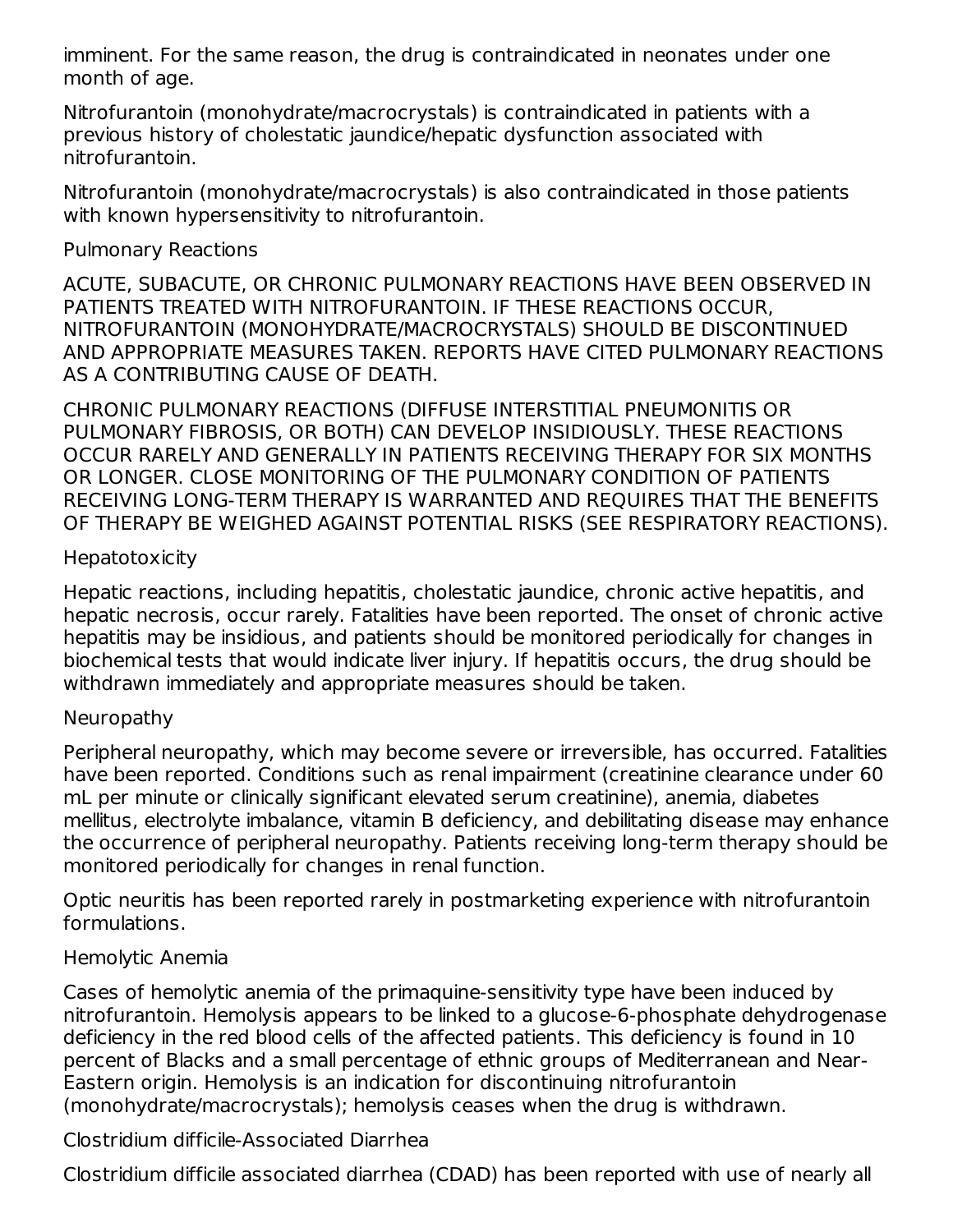antibacterial agents, including nitrofurantoin, and may range in severity from mild diarrhea to fatal colitis. Treatment with antibacterial agents alters the normal flora of the colon leading to overgrowth of C. difficile.

C. difficile produces toxins A and B which contribute to the development of CDAD. Hypertoxin producing strains of C. difficile cause increased morbidity and mortality, as these infections can be refractory to antimicrobial therapy and may require colectomy. CDAD must be considered in all patients who present with diarrhea following antibiotic use. Careful medical history is necessary since CDAD has been reported to occur over two months after the administration of antibacterial agents. If CDAD is suspected or confirmed, ongoing antibiotic use not directed against C. difficile may need to be discontinued. Appropriate fluid and electrolyte management, protein supplementation, antibiotic treatment of C. difficile, and surgical evaluation should be instituted as clinically indicated.

## Information for Patients

Patients should be advised to take nitrofurantoin (monohydrate/macrocrystals) with food (ideally breakfast and dinner) to further enhance tolerance and improve drug absorption. Patients should be instructed to complete the full course of therapy; however, they should be advised to contact their physician if any unusual symptoms occur during therapy.

Patients should be advised not to use antacid preparations containing magnesium trisilicate while taking nitrofurantoin (monohydrate/macrocrystals).

Patients should be counseled that antibacterial drugs including nitrofurantoin (monohydrate/macrocrystals) should only be used to treat bacterial infections. They do not treat viral infections (e.g., the common cold). When nitrofurantoin (monohydrate/macrocrystals) is prescribed to treat a bacterial infection, patients should be told that although it is common to feel better early in the course of therapy, the medication should be taken exactly as directed. Skipping doses or not completing the full course of therapy may (1) decrease the effectiveness of the immediate treatment and (2) increase the likelihood that bacteria will develop resistance and will not be treatable by nitrofurantoin (monohydrate/macrocrystals) or other antibacterial drugs in the future.

Diarrhea is a common problem caused by antibiotics which usually ends when the antibiotic is discontinued. Sometimes after starting treatment with antibiotics, patients can develop watery and bloody stools (with or without stomach cramps and fever) even as late as two or more months after having taken the last dose of the antibiotic. If this occurs, patients should contact their physician as soon as possible.

## General

Prescribing nitrofurantoin (monohydrate/macrocrystals) in the absence of a proven or strongly suspected bacterial infection or a prophylactic indication is unlikely to provide benefit to the patient and increases the risk of the development of drug-resistant bacteria.

# Drug Interactions

Antacids containing magnesium trisilicate, when administered concomitantly with nitrofurantoin, reduce both the rate and extent of absorption. The mechanism for this interaction probably is adsorption of nitrofurantoin onto the surface of magnesium trisilicate.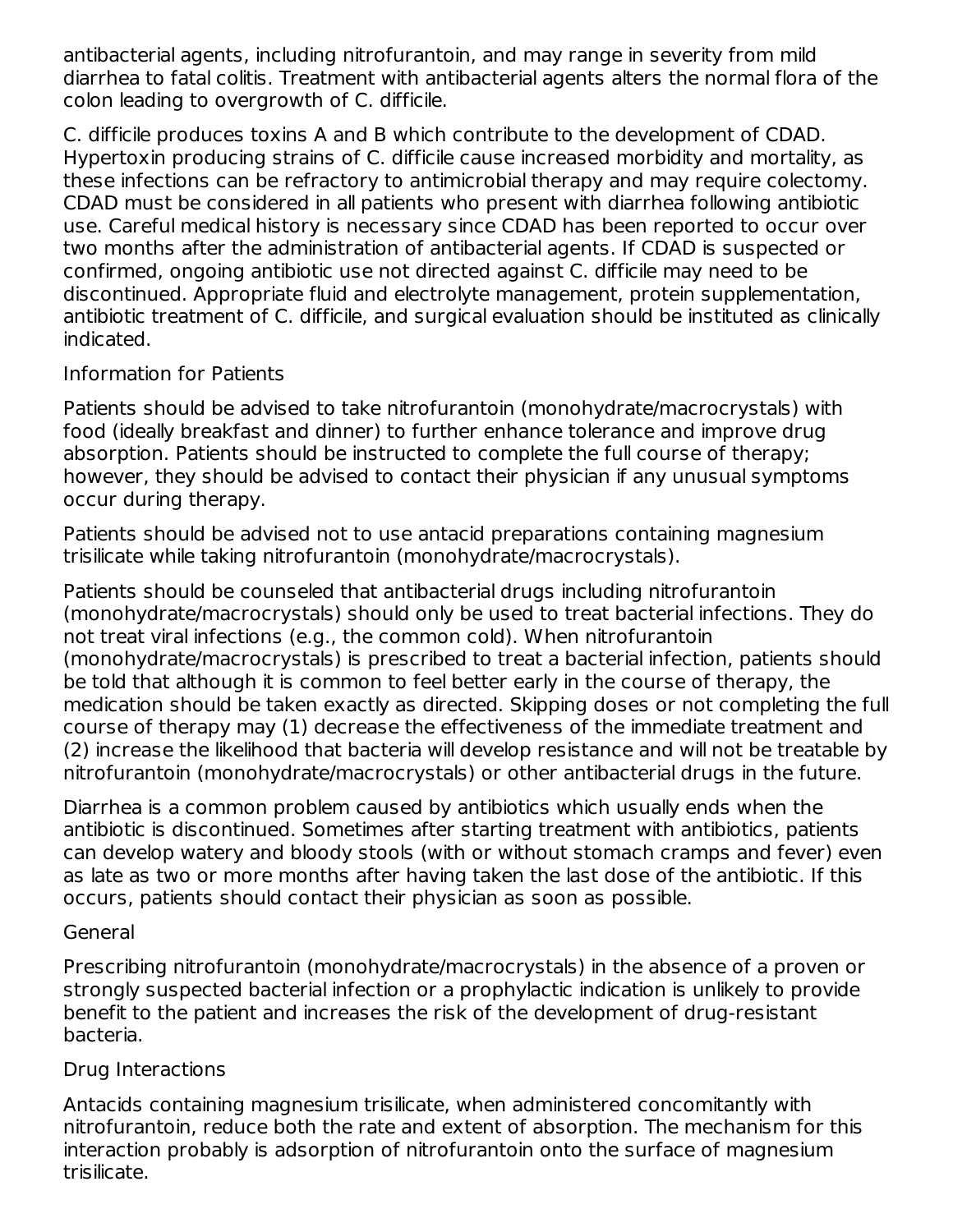Uricosuric drugs, such as probenecid and sulfinpyrazone, can inhibit renal tubular secretion of nitrofurantoin. The resulting increase in nitrofurantoin serum levels may increase toxicity, and the decreased urinary levels could lessen its efficacy as a urinary tract antibacterial.

Drug/Laboratory Test Interactions

As a result of the presence of nitrofurantoin, a false-positive reaction for glucose in the urine may occur. This has been observed with Benedict's and Fehling's solutions but not with the glucose enzymatic test.

Carcinogenesis, Mutagenesis, Impairment of Fertility

Nitrofurantoin was not carcinogenic when fed to female Holtzman rats for 44.5 weeks or to female Sprague-Dawley rats for 75 weeks. Two chronic rodent bioassays utilizing male and female Sprague-Dawley rats and two chronic bioassays in Swiss mice and in BDF1 mice revealed no evidence of carcinogenicity.

Nitrofurantoin presented evidence of carcinogenic activity in female B6C3F1 mice as shown by increased incidences of tubular adenomas, benign mixed tumors, and granulosa cell tumors of the ovary. In male F344/N rats, there were increased incidences of uncommon kidney tubular cell neoplasms, osteosarcomas of the bone, and neoplasms of the subcutaneous tissue. In one study involving subcutaneous administration of 75 mg/kg nitrofurantoin to pregnant female mice, lung papillary adenomas of unknown significance were observed in the F1 generation.

Nitrofurantoin has been shown to induce point mutations in certain strains of Salmonella typhimurium and forward mutations in L5178Y mouse lymphoma cells. Nitrofurantoin induced increased numbers of sister chromatid exchanges and chromosomal aberrations in Chinese hamster ovary cells but not in human cells in culture. Results of the sex-linked recessive lethal assay in Drosophila were negative after administration of nitrofurantoin by feeding or by injection. Nitrofurantoin did not induce heritable mutation in the rodent models examined.

The significance of the carcinogenicity and mutagenicity findings relative to the therapeutic use of nitrofurantoin in humans is unknown.

The administration of high doses of nitrofurantoin to rats causes temporary spermatogenic arrest; this is reversible on discontinuing the drug. Doses of 10 mg/kg/day or greater in healthy human males may, in certain unpredictable instances, produce a slight to moderate spermatogenic arrest with a decrease in sperm count.

**Pregnancy** 

## Teratogenic Effects

Several reproduction studies have been performed in rabbits and rats at doses up to six times the human dose and have revealed no evidence of impaired fertility or harm to the fetus due to nitrofurantoin. In a single published study conducted in mice at 68 times the human dose (based on mg/kg administered to the dam), growth retardation and a low incidence of minor and common malformations were observed. However, at 25 times the human dose, fetal malformations were not observed; the relevance of these findings to humans is uncertain. There are, however, no adequate and well-controlled studies in pregnant women. Because animal reproduction studies are not always predictive of human response, this drug should be used during pregnancy only if clearly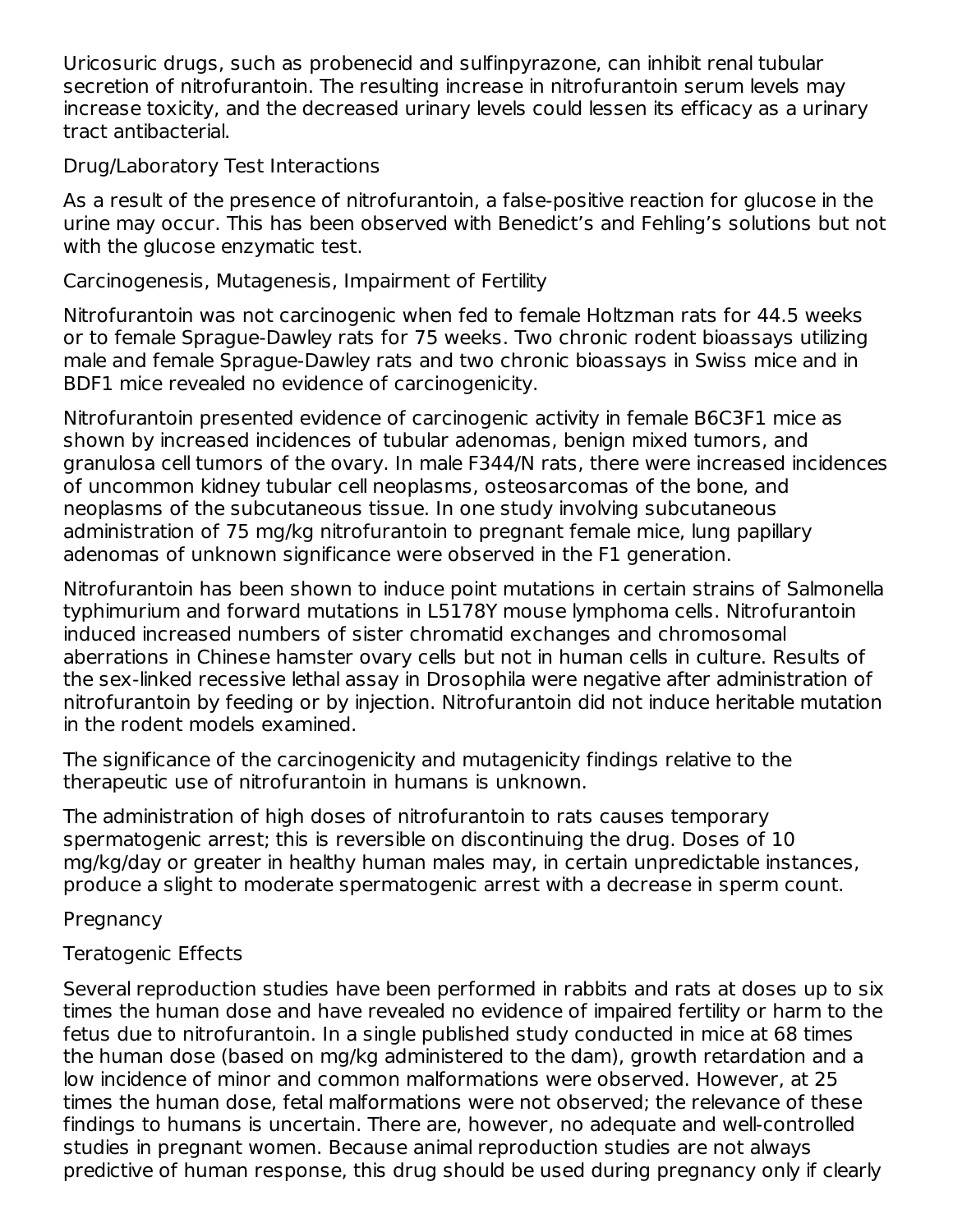needed.

Non-Teratogenic Effects

Nitrofurantoin has been shown in one published transplacental carcinogenicity study to induce lung papillary adenomas in the F1 generation mice at doses 19 times the human dose on a mg/kg basis. The relationship of this finding to potential human carcinogenesis is presently unknown. Because of the uncertainty regarding the human implications of these animal data, this drug should be used during pregnancy only if clearly needed.

Labor and Delivery

See CONTRAINDICATIONS.

#### Nursing Mothers

Nitrofurantoin has been detected in human breast milk in trace amounts. Because of the potential for serious adverse reactions from nitrofurantoin in nursing infants under one month of age, a decision should be made whether to discontinue nursing or to discontinue the drug, taking into account the importance of the drug to the mother (see CONTRAINDICATIONS).

#### Pediatric Use

Nitrofurantoin (monohydrate/macrocrystals) is contraindicated in infants below the age of one month (see CONTRAINDICATIONS). Safety and effectiveness in pediatric patients below the age of twelve years have not been established.

#### Geriatric Use

Clinical studies of nitrofurantoin (monohydrate/macrocrystals) did not include sufficient numbers of subjects aged 65 and over to determine whether they respond differently from younger subjects. Other reported clinical experience has not identified differences in responses between the elderly and younger patients. Spontaneous reports suggest a higher proportion of pulmonary reactions, including fatalities, in elderly patients; these differences appear to be related to the higher proportion of elderly patients receiving long-term nitrofurantoin therapy. As in younger patients, chronic pulmonary reactions generally are observed in patients receiving therapy for six months or longer (see WARNINGS). Spontaneous reports also suggest an increased proportion of severe hepatic reactions, including fatalities, in elderly patients (see WARNINGS).

In general, the greater frequency of decreased hepatic, renal, or cardiac function, and of concomitant disease or other drug therapy in elderly patients should be considered when prescribing nitrofurantoin (monohydrate/macrocrystals). This drug is known to be substantially excreted by the kidney, and the risk of toxic reactions to this drug may be greater in patients with impaired renal function. Anuria, oliguria, or significant impairment of renal function (creatinine clearance under 60 mL per minute or clinically significant elevated serum creatinine) are contraindications (see CONTRAINDICATIONS). Because elderly patients are more likely to have decreased renal function, it may be useful to monitor renal function.

In clinical trials of nitrofurantoin (monohydrate/macrocrystals), the most frequent clinical adverse events that were reported as possibly or probably drug-related were nausea (8%), headache (6%), and flatulence (1.5%). Additional clinical adverse events reported as possibly or probably drug-related occurred in less than 1% of patients studied and are listed below within each body system in order of decreasing frequency: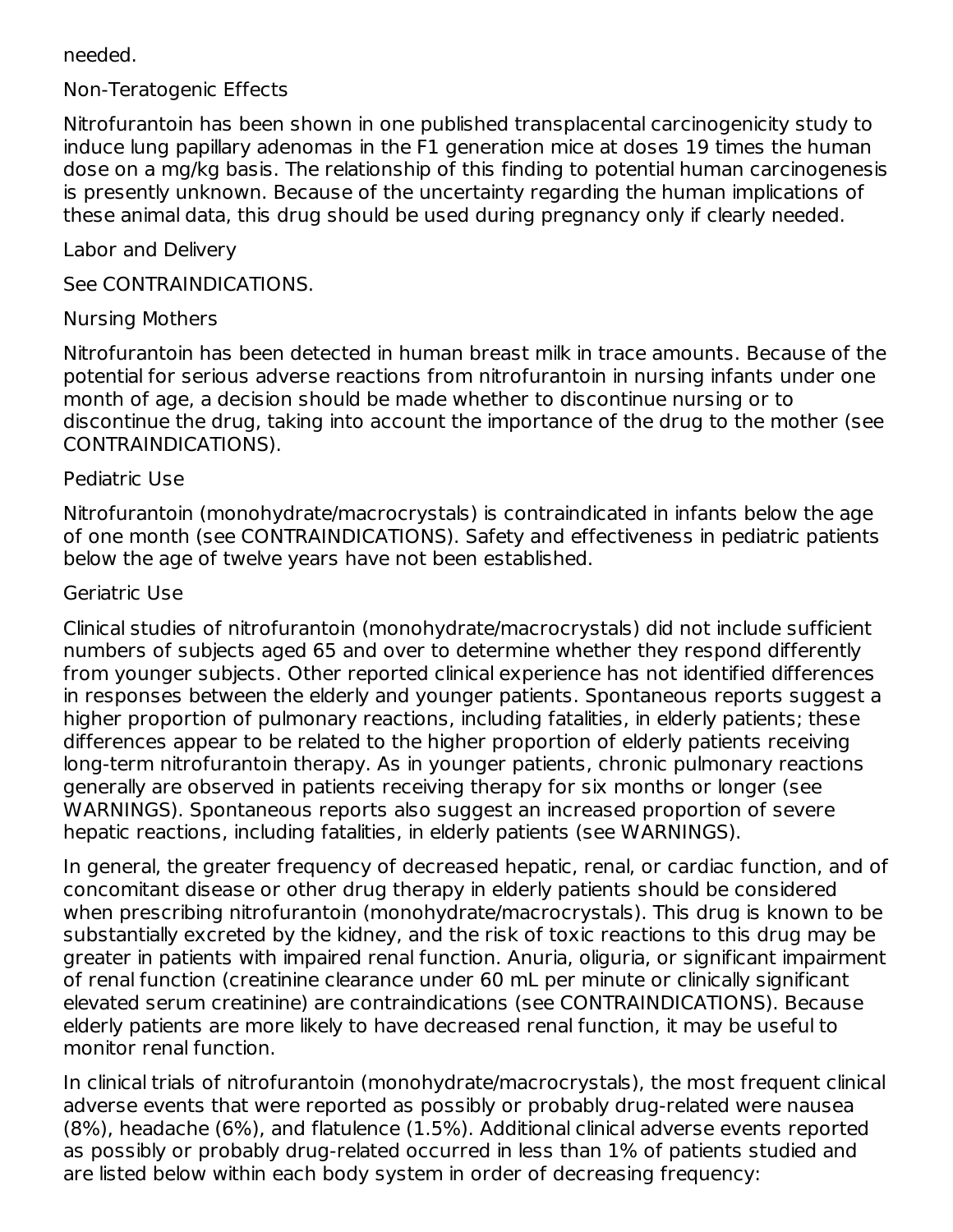Gastrointestinal: Diarrhea, dyspepsia, abdominal pain, constipation, emesis

Neurologic: Dizziness, drowsiness, amblyopia

Respiratory: Acute pulmonary hypersensitivity reaction (see WARNINGS)

Allergic: Pruritus, urticaria

Dermatologic: Alopecia

Miscellaneous: Fever, chills, malaise

The following additional clinical adverse events have been reported with the use of nitrofurantoin:

Gastrointestinal: Sialadenitis, pancreatitis. There have been sporadic reports of pseudomembranous colitis with the use of nitrofurantoin. The onset of pseudomembranous colitis symptoms may occur during or after antimicrobial treatment (see WARNINGS).

Neurologic: Peripheral neuropathy, which may become severe or irreversible, has occurred. Fatalities have been reported. Conditions such as renal impairment (creatinine clearance under 60 mL per minute or clinically significant elevated serum creatinine), anemia, diabetes mellitus, electrolyte imbalance, vitamin B deficiency, and debilitating diseases may increase the possibility of peripheral neuropathy (see WARNINGS).

Asthenia, vertigo, and nystagmus also have been reported with the use of nitrofurantoin.

Benign intracranial hypertension (pseudotumor cerebri), confusion, depression, optic neuritis, and psychotic reactions have been reported rarely. Bulging fontanels, as a sign of benign intracranial hypertension in infants, have been reported rarely.

Respiratory: CHRONIC, SUBACUTE, OR ACUTE PULMONARY HYPERSENSITIVITY REACTIONS MAY OCCUR WITH THE USE OF NITROFURANTOIN.

CHRONIC PULMONARY REACTIONS GENERALLY OCCUR IN PATIENTS WHO HAVE RECEIVED CONTINUOUS TREATMENT FOR SIX MONTHS OR LONGER. MALAISE, DYSPNEA ON EXERTION, COUGH, AND ALTERED PULMONARY FUNCTION ARE COMMON MANIFESTATIONS WHICH CAN OCCUR INSIDIOUSLY. RADIOLOGIC AND HISTOLOGIC FINDINGS OF DIFFUSE INTERSTITIAL PNEUMONITIS OR FIBROSIS, OR BOTH, ARE ALSO COMMON MANIFESTATIONS OF THE CHRONIC PULMONARY REACTION. FEVER IS RARELY PROMINENT.

THE SEVERITY OF CHRONIC PULMONARY REACTIONS AND THEIR DEGREE OF RESOLUTION APPEAR TO BE RELATED TO THE DURATION OF THERAPY AFTER THE FIRST CLINICAL SIGNS APPEAR. PULMONARY FUNCTION MAY BE IMPAIRED PERMANENTLY, EVEN AFTER CESSATION OF THERAPY. THE RISK IS GREATER WHEN CHRONIC PULMONARY REACTIONS ARE NOT RECOGNIZED EARLY.

In subacute pulmonary reactions, fever and eosinophilia occur less often than in the acute form. Upon cessation of therapy, recovery may require several months. If the symptoms are not recognized as being drug-related and nitrofurantoin therapy is not stopped, the symptoms may become more severe.

Acute pulmonary reactions are commonly manifested by fever, chills, cough, chest pain, dyspnea, pulmonary infiltration with consolidation or pleural effusion on x-ray, and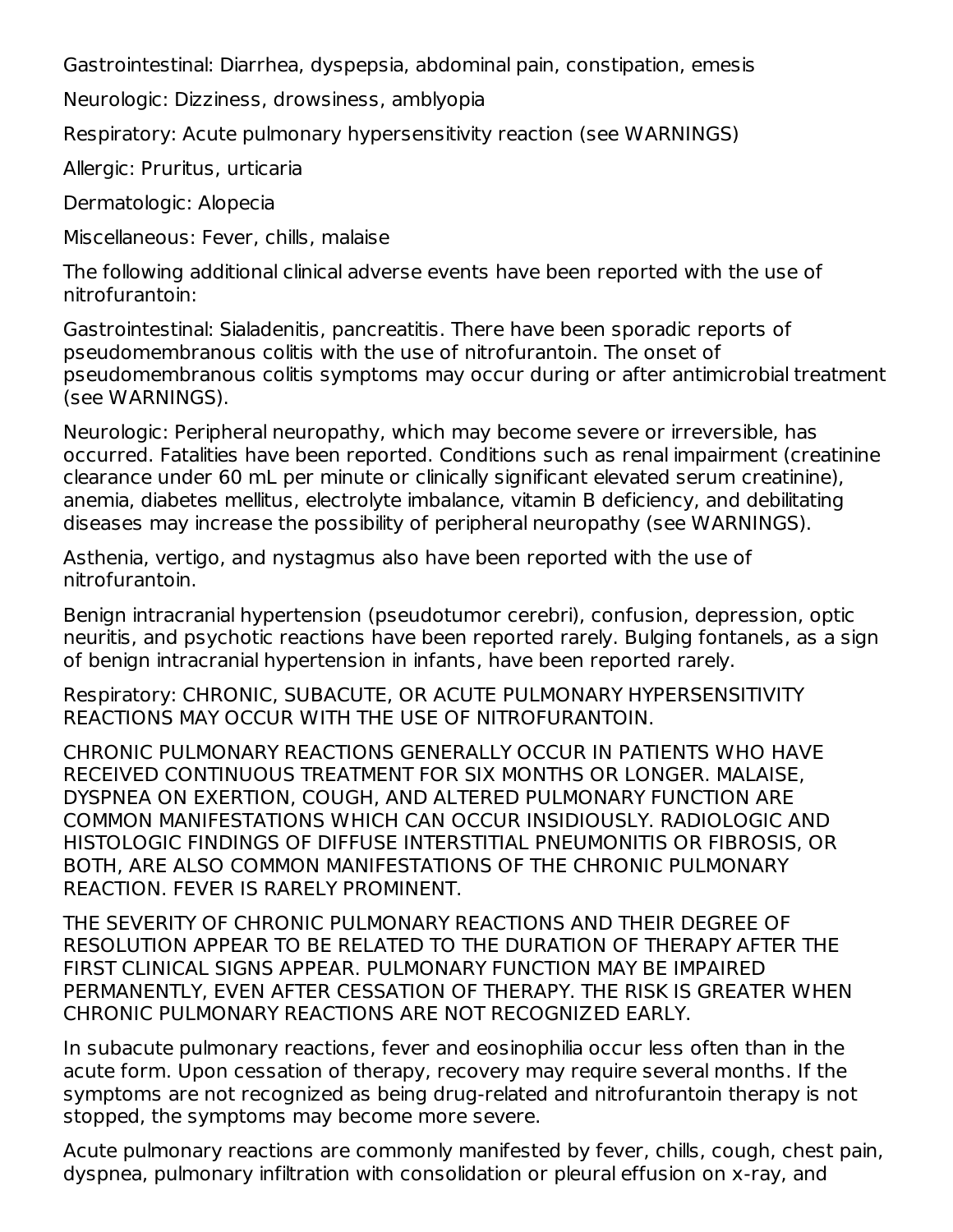eosinophilia. Acute reactions usually occur within the first week of treatment and are reversible with cessation of therapy. Resolution often is dramatic (see WARNINGS).

Changes in EKG (e.g., non-specific ST/T wave changes, bundle branch block) have been reported in association with pulmonary reactions.

Cyanosis has been reported rarely.

Hepatic: Hepatic reactions, including hepatitis, cholestatic jaundice, chronic active hepatitis, and hepatic necrosis, occur rarely (see WARNINGS).

Allergic: Lupus-like syndrome associated with pulmonary reaction to nitrofurantoin has been reported. Also, angioedema; maculopapular, erythematous, or eczematous eruptions; anaphylaxis; arthralgia; myalgia; drug fever; chills; and vasculitis (sometimes associated with pulmonary reactions) have been reported. Hypersensitivity reactions represent the most frequent spontaneously-reported adverse events in worldwide postmarketing experience with nitrofurantoin formulations.

Dermatologic: Exfoliative dermatitis and erythema multiforme (including Stevens-Johnson syndrome) have been reported rarely.

Hematologic: Cyanosis secondary to methemoglobinemia has been reported rarely.

Miscellaneous: As with other antimicrobial agents, superinfections caused by resistant organisms, e.g., Pseudomonas species or Candida species, can occur.

In clinical trials of nitrofurantoin (monohydrate/macrocrystals), the most frequent laboratory adverse events (1% to 5%), without regard to drug relationship, were as follows: eosinophilia, increased AST (SGOT), increased ALT (SGPT), decreased hemoglobin, increased serum phosphorus. The following laboratory adverse events also have been reported with the use of nitrofurantoin: glucose-6-phosphate dehydrogenase deficiency anemia (see WARNINGS), agranulocytosis, leukopenia, granulocytopenia, hemolytic anemia, thrombocytopenia, megaloblastic anemia. In most cases, these hematologic abnormalities resolved following cessation of therapy. Aplastic anemia has been reported rarely.

To report SUSPECTED ADVERSE REACTIONS, contact Sandoz Inc. at 1-800-525-8747 or FDA at 1-800-FDA-1088 or www.fda.gov/medwatch.

Occasional incidents of acute overdosage of nitrofurantoin have not resulted in any specific symptoms other than vomiting. Induction of emesis is recommended. There is no specific antidote, but a high fluid intake should be maintained to promote urinary excretion of the drug. Nitrofurantoin is dialyzable.

Nitrofurantoin capsules (monohydrate/macrocrystals) should be taken with food.

Adults and Pediatric Patients Over 12 Years

One 100 mg capsule every 12 hours for seven days.

Nitrofurantoin capsules, USP (monohydrate/macrocrystals), for oral administration, are available as:

100 mg: Black and ivory opaque capsules imprinted "E 122" on the cap and body and supplied as:

NDC bottles of 100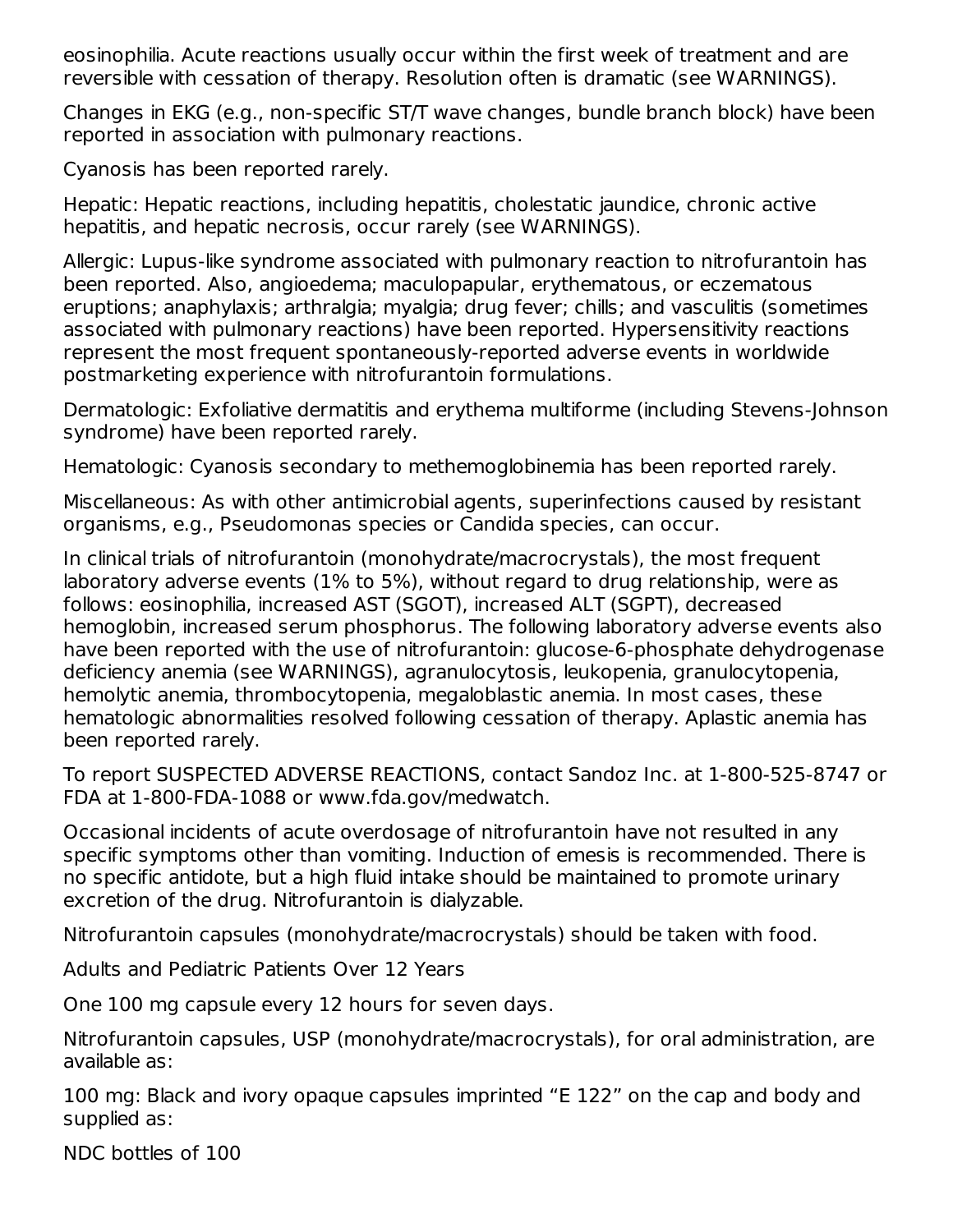NDC bottles of 1,000

Store at 20° to 25°C (68° to 77°F) [see USP Controlled Room Temperature].

Dispense contents in a tight, light-resistant container as defined in the USP with a childresistant closure, as required.

KEEP OUT OF THE REACH OF CHILDREN.

Controlled clinical trials comparing nitrofurantoin (monohydrate/macrocrystals) 100 mg p.o. q12h and nitrofurantoin (macrocrystals) 50 mg p.o. q6h in the treatment of acute uncomplicated urinary tract infections demonstrated approximately 75% microbiologic eradication of susceptible pathogens in each treatment group.

Sandoz Inc.

Princeton, NJ 08540

46193287

Rev. 05/21

MF0122REV05/21



| <b>NITROFURANTOIN</b>                                                               |                                          |                              |                                  |  |  |  |  |
|-------------------------------------------------------------------------------------|------------------------------------------|------------------------------|----------------------------------|--|--|--|--|
| nitrofurantoin capsule                                                              |                                          |                              |                                  |  |  |  |  |
|                                                                                     |                                          |                              |                                  |  |  |  |  |
| <b>Product Information</b>                                                          |                                          |                              |                                  |  |  |  |  |
| <b>Product Type</b>                                                                 | <b>HUMAN PRESCRIPTION</b><br><b>DRUG</b> | <b>Item Code</b><br>(Source) | NDC:72189-179(NDC:0185-<br>0122) |  |  |  |  |
| <b>Route of Administration</b>                                                      | ORAL                                     |                              |                                  |  |  |  |  |
|                                                                                     |                                          |                              |                                  |  |  |  |  |
| <b>Active Ingredient/Active Moiety</b>                                              |                                          |                              |                                  |  |  |  |  |
| <b>Ingredient Name</b>                                                              | <b>Basis of</b><br>Strength              | <b>Strength</b>              |                                  |  |  |  |  |
| <b>NITROFURANTOIN</b> (UNII: 927AH8112L) (NITROFURANTOIN - UNII:927AH8112L)         | <b>NITROFURANTOIN</b>                    | 25 mg                        |                                  |  |  |  |  |
| NITROFURANTOIN MONOHYDRATE (UNII: E1QI2CQQ1I) (NITROFURANTOIN -<br>UNII:927AH8112L) | <b>NITROFURANTOIN</b>                    | 75 mg                        |                                  |  |  |  |  |